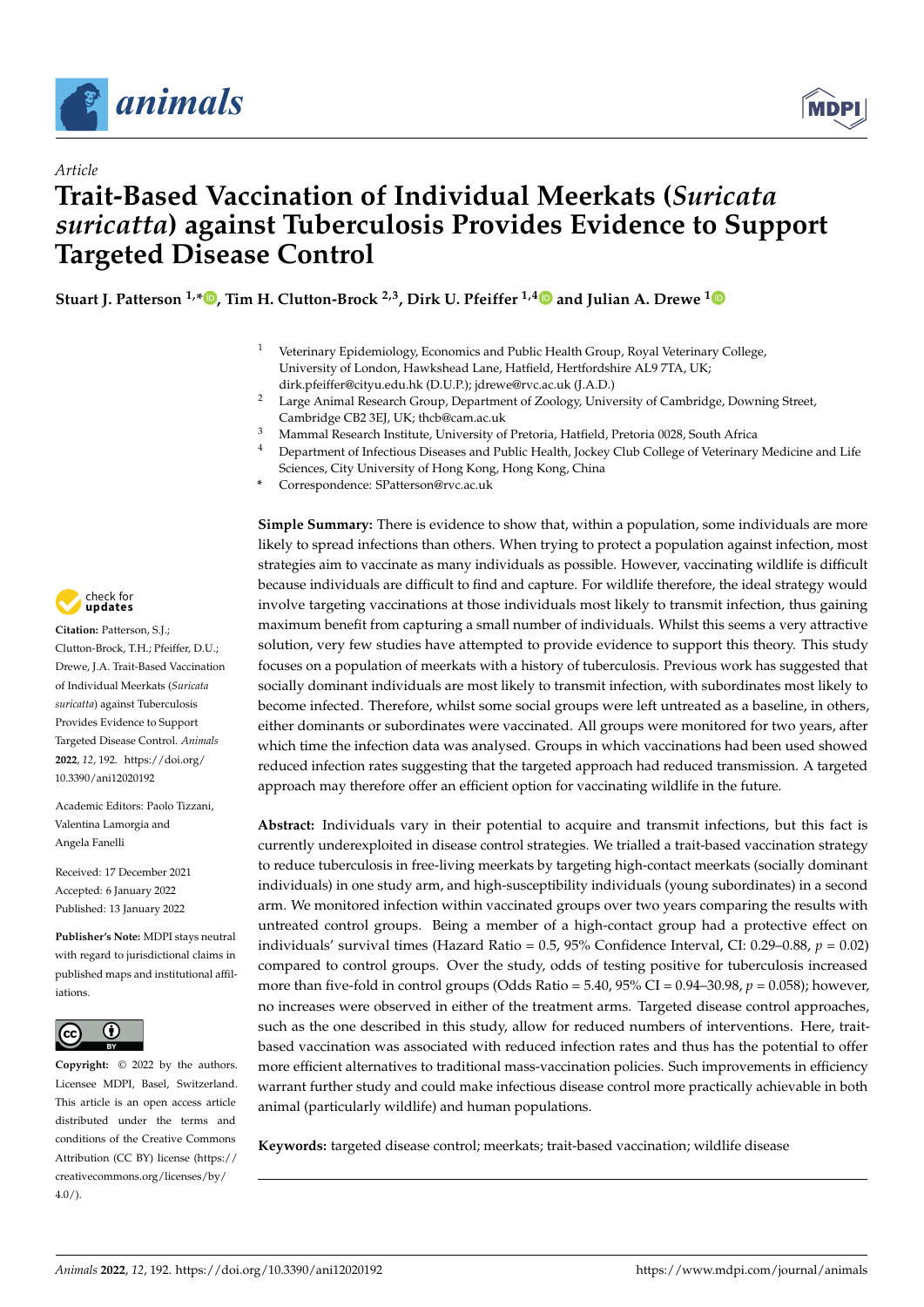## **1. Introduction**

Individuals vary in their ability to transmit and acquire infections. Exploiting such heterogeneities may make disease control more efficient [\[1\]](#page-11-0). Most vaccination programmes, however, assume that interactions (and disease transmission) within populations are random and homogenous [\[2\]](#page-11-1). This study exploits heterogeneities in social behaviour to investigate whether intra-group transmission of a naturally-occurring pathogen in freeliving meerkats (*Suricata suricatta*) can be reduced by the application of a vaccination protocol targeting individual animal traits.

A cornerstone of infection control is the basic reproduction number,  $R_0$ , the average number of secondary cases caused by each primary case in a naive population [\[3,](#page-11-2)[4\]](#page-11-3). This value determines the proportion of a population that must be immune in order to reduce disease transmission (Herd Immunity Threshold, HIT), in both human and veterinary medicine [\[5,](#page-11-4)[6\]](#page-11-5). When such a transmission reduction is achieved, the remaining susceptible individuals within the population experience an indirect benefit of others' immunity; they experience less exposure to infection without having being immunised themselves [\[7\]](#page-11-6). Whilst the HIT is useful in establishing evidence-based protocols [\[8\]](#page-11-7), its weakness is that it assumes a homogenous population. Individual variations in social connectivity can lead to small numbers of hosts that are much more likely to transmit infection than others: the 20/80 rule states that 20% of individuals ("superspreaders") are responsible for 80% of transmissions within a population [\[1](#page-11-0)[,9\]](#page-11-8). A vaccination strategy based upon HIT can lead to individuals with high potential for transmitting infection remaining unvaccinated by chance. In 1999, for example, despite 96% of the human population of the Netherlands being vaccinated against measles (the HIT for this disease is estimated to be between 83% and 94% [\[10\]](#page-11-9)) an outbreak involving around 3000 individuals resulted from just five highly connected initial cases [\[11\]](#page-11-10). In theory, if that core of superspreaders could be targeted for infection control, then reductions in population transmission could be achieved with fewer interventions than through blanket HIT methods, thus improving efficiency of control. Empirical trials of such approaches are, however, rare, and especially so in free-living wild animal populations where infectious diseases can pose large threats to domestic animals and humans [\[6,](#page-11-5)[12,](#page-11-11)[13\]](#page-11-12).

A targeted protocol could reduce the number of individuals needing vaccination, and studies such as that undertaken by Medlock and Galvani [\[14\]](#page-11-13) in the human field, have focused on the optimal allocation of vaccine doses. This has particular benefits in a wildlife setting [\[15\]](#page-11-14). Widespread vaccination of wildlife incurs logistical difficulties [\[16\]](#page-11-15), such as initial estimation of population numbers, efficiency of delivery, and unintentional repeat doses [\[17\]](#page-11-16). Furthermore, live vaccines pose the additional small risk of reverting to virulence, or contributing to the selection of non-vaccinal strains [\[18\]](#page-11-17). Reducing the number of individuals requiring vaccination therefore is advantageous; whether such approaches can be effective in the field is, however, unproven and is the focus of the work presented here. Strategies for targeting, may be based upon time and space [\[19\]](#page-11-18), or upon characteristics of individuals and traits within a population [\[15\]](#page-11-14).

Targeting individuals based upon social network position has been shown to be effective in theoretical work, though empirical studies in animals are needed. Similarly, studies of such interventions in human populations are predominantly model-based [\[20\]](#page-11-19). Rushmore et al. [\[21\]](#page-11-20) used field data to construct social contact networks of chimpanzees (*Pan troglodytes*) and predicted that the size of an infectious outbreak would vary depending upon the network position of the initial case. It was predicted that a theoretical disease could be controlled with 35% fewer vaccinations when using a trait-based approach than when compared with random vaccination. Implementing such an approach would require a system with a well understood social network structure, heterogeneity within transmission, and knowledge of the infection dynamics within the system. Unfortunately, these factors are unknown in the majority of wild animal populations.

A long-term study of meerkats in South Africa's Kalahari Desert does, however, provide a sufficiently characterised system. Network studies of both inter- and intra-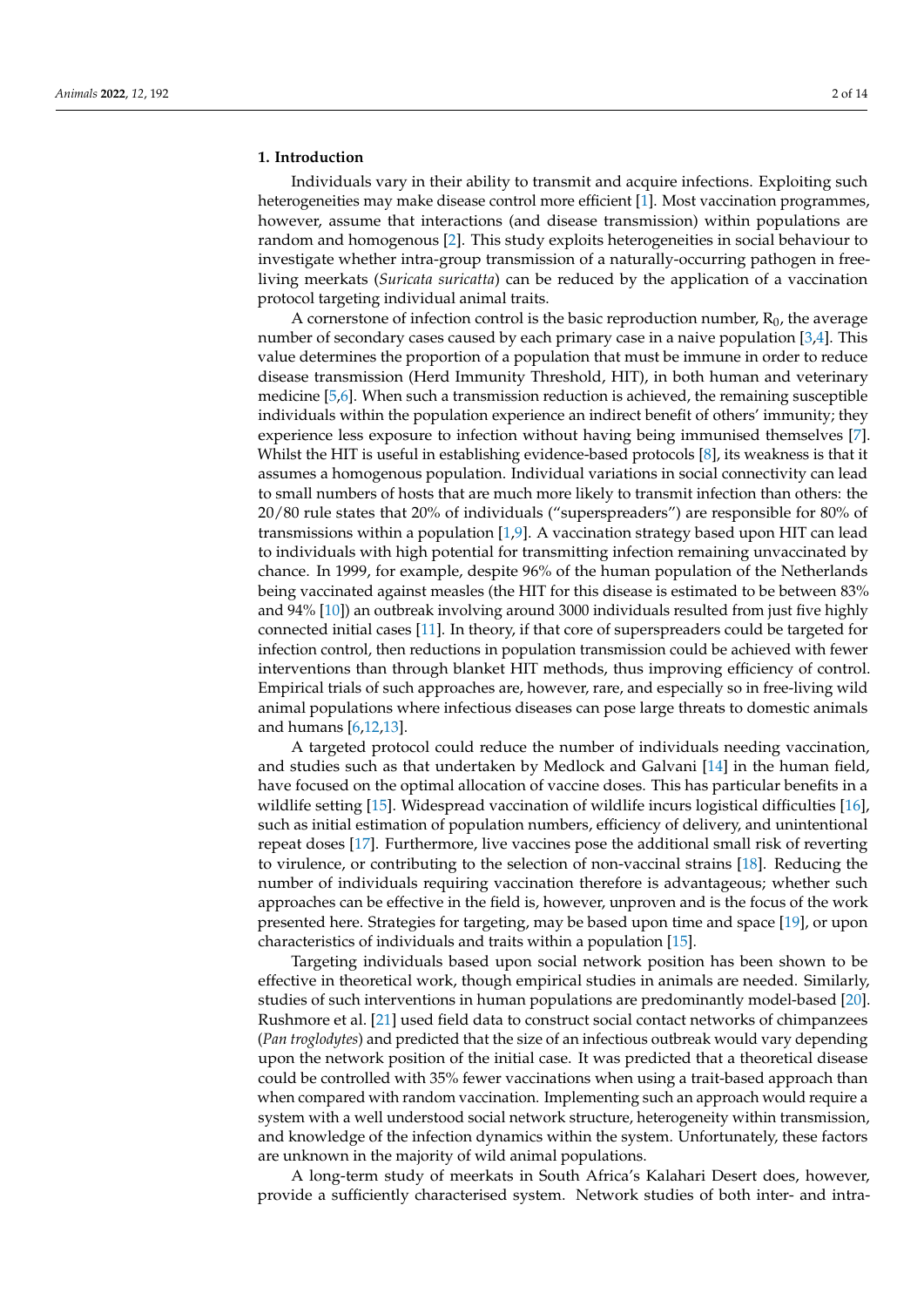group contacts have been conducted [\[22](#page-11-21)[–25\]](#page-12-0), and investigations into how individual characteristics relate to the likelihood of disease transmission have been performed [\[25](#page-12-0)[,26\]](#page-12-1). This population is habituated to close human contact, allowing researchers to make ongoing observations of individually identifiable animals [\[27\]](#page-12-2). Meerkats live in social groups of 3–50 individuals [\[28](#page-12-3)[,29\]](#page-12-4), foraging communally by day and sharing underground sleeping burrows at night [\[30\]](#page-12-5). Median life expectancy for an individual has been estimated at 2.3 years [\[31\]](#page-12-6). Their social hierarchy leads to variety in the behaviours of individuals, with animals either being dominant within a group, or occupying a subordinate position [\[27](#page-12-2)[,32\]](#page-12-7). Both aggression and grooming behaviours have been demonstrated to be associated with tuberculosis (TB, caused by *Mycobacterium suricattae*, a novel strain of the *Mycobacterium tuberculosis* complex [\[33\]](#page-12-8)) using social network analysis [\[25\]](#page-12-0). This disease is endemic in this population, causing individual fatalities, after a latent period estimated at around 12 months [\[24\]](#page-12-9), and group extinctions continuously since 2001 [\[26\]](#page-12-1). Those individuals that spend a greater amount of time grooming, and that receive a higher level of aggression (subordinate individuals in both cases), have been shown to be at greater risk of acquiring infection than those dominant individuals who are the recipients of grooming and who reinforce their social position through aggressive behaviours [\[25\]](#page-12-0). The characteristics of this study population makes it an excellent candidate for an empirical field trial of a targeted control intervention based upon individual animal traits.

In this cohort study, a field intervention trial was conducted using two trait-based vaccination strategies within the Kalahari meerkat population. In order to ascertain whether such strategies could successfully reduce disease transmission, we asked whether these interventions were associated with any reduction in TB transmission within social groups. In the high contact (HC) arm of the study, the individuals with typically the highest rates of social contact (dominant individuals in meerkat society) were vaccinated to investigate whether there was an indirect benefit to their groups as a whole. In a separate arm of the study (high-susceptibility, HS), using different social groups, individuals who by their social status have previously been shown to be the most susceptible to disease (the subordinate animals) were targeted. In both instances, survival time and the time until first detected infection for members of these treatment sets were compared to control groups which received no intervention. The purpose of this study was not to compare the two interventions with each other, nor to compare them to a random HIT strategy, but to determine whether there was any empirical evidence to demonstrate that a trait-based system could be effective in a wild population.

#### **2. Materials and Methods**

## *2.1. Study Design*

This field study was carried out at the Kuruman River reserve (26 $\degree$ 58 $\degree$ S, 21 $\degree$ 49 $\degree$ E) in South Africa's Northern Cape. All animals included in the study were part of the Kalahari Meerkat Project's (KMP) long-term study of a free-ranging meerkat population, and as such, all were individually identifiable from pre-existing dye marks [\[34\]](#page-12-10). The present study commenced on 1 September 2014, and ran until 30 September 2016.

Treatment sets were referred to as: (1) high-susceptibility (HS); (2) high-contact (HC), and (3) control. Nine social groups of meerkats were available for inclusion in the study. The groups were ranked in order of the number of individuals and divided into three tiers; large groups (>20 individuals), medium (10–20), and small (<10). Treatment was randomly allocated within each tier such that each treatment set contained a large, a medium, and a small group. A breakdown of the treatment set compositions is given in Supplementary Table S1.

# *2.2. Data Collection*

Sampling was carried out in five equal time blocks (Block 1: September–November 2014; Block 2: December 2014–February 2015; Block 3: July–October 2015; Block 4: January– March 2016; Block 5: July–September 2016) and sampling of all available individuals within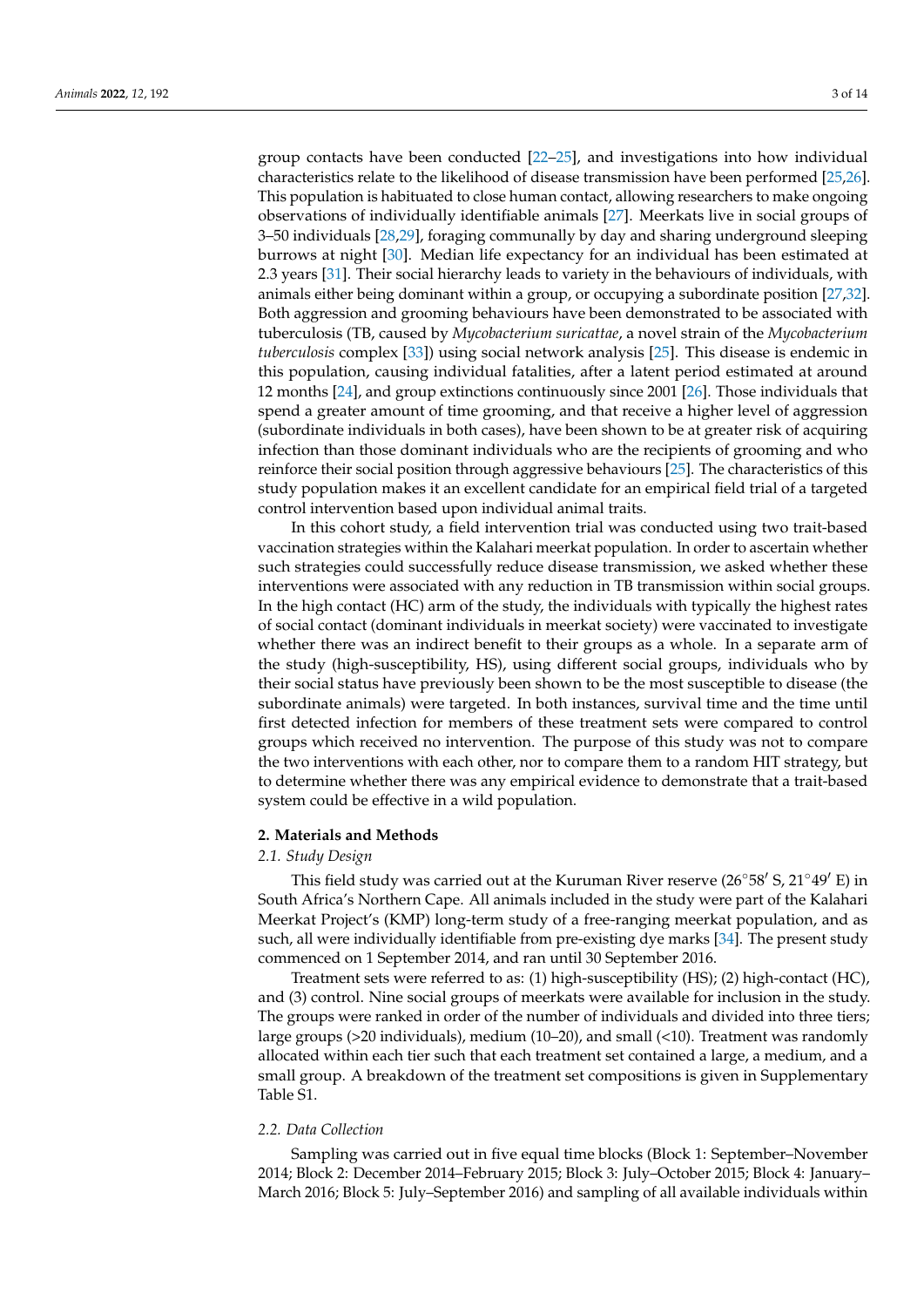the study was attempted during each block. At each sampling event, an individual was manually caught and sampled under general anaesthesia using isoflurane as described by Drewe et al. [\[35\]](#page-12-11). Blood (0.5 mL) was collected by jugular venipuncture for serological analysis using a rapid lateral flow test, DPP VetTB (Chembio Diagnostic Systems, Inc., Medford, New York, NY, USA), and for an Interferon gamma (IFNγ) inducible-protein 10 release assay (IPRA) [\[36\]](#page-12-12). A tracheal lavage was also performed to obtain a sample for mycobacterial culture [\[35\]](#page-12-11). Pups were first sampled on emergence from the burrow, normally at around 3–4 weeks of age. No anaesthesia was used in pups, and so blood was collected by tail tipping [\[37\]](#page-12-13) rather than the jugular vein for the safety of the animal. Consequently, tracheal lavage was not possible and a lower volume of blood was available, meaning only the DPP VetTB test was performed on these animals. If an individual was being captured for any other reason (e.g., euthanasia), then opportunistic samples were taken at this point.

All meerkat groups were visited by an observer on at least three days each week. The observer checked all individuals within a group at each visit for visual signs of disease (persistently enlarged submandibular lymph nodes are typical of TB in this species [\[38\]](#page-12-14)). The presence of individuals within the group was recorded at each visit, and an animal was considered to have died if it was not observed for a period of three months. All births were recorded. Dominance was assigned to a single male and female within each group based upon behavioural observations, and any changes in this status were recorded [\[37](#page-12-13)[,39](#page-12-15)[,40\]](#page-12-16).

#### *2.3. Treatments*

From September 2014 onwards, all animals born into the HS treatment groups were vaccinated at the time of their first emergence from the burrow, around 3–4 weeks of age. Dominance is unusual in animals under 2 years, and so these vaccinated pups would make up the subordinate population over the two years of the study. The Bacillus Calmette-Guerin (BCG) vaccine (Pasteur strain 1173P2) was used. In all cases, 1 mL of reconstituted vaccine was injected intramuscularly into the left hind leg. In the HC groups, both the dominant male and female, and the highest-ranking subordinate female, were selected for vaccination; these individuals having been previously shown to have the highest rate of aggressive contacts, a conduit for disease transmission [\[24\]](#page-12-9). These vaccinations were carried out at the first sampling event of the study for each of those individuals. No vaccinations were carried out in the control groups, but this treatment set differed in no other way from either the HC or HS sets. All animals were monitored at every visit for injection site swellings, lameness, behavioural changes, and fluctuations in bodyweight.

In the HC groups, on occasions where a vaccinated individual left the study group, and was replaced in the hierarchy by a new animal, the replacement individual was vaccinated at its next sampling event in order to maintain treatment continuity.

### *2.4. Data Analysis*

## 2.4.1. Infection Data

Parallel test interpretation was used based upon previous analysis of the available diagnostic tests [\[41\]](#page-12-17). An individual was classified as test positive if it fulfilled one or more of the following criteria: (i) The IPRA result, being the difference in optical density between a peptide-stimulated and a control sample  $OD<sup>PCHP-nil</sup>$ , was greater than 0.038 [\[36\]](#page-12-12); (ii) The test line intensity was greater than 5.0 Reflective Light Units (RLU) using DPP serology [\[42\]](#page-12-18); or (iii) *M. suricattae* was cultured and confirmed by PCR from a tracheal lavage sample [\[35\]](#page-12-11). Within each study block, the odds of an individual testing positive for TB within each treatment set were calculated. While test results were included for samples collected at the time of vaccine administration, results from previously vaccinated animals were excluded from the analysis, as it could not be said with confidence that a positive test was due to infection rather than vaccination. No diagnostic work was carried out in the time period prior to study commencement and so results from Block 1 were the most reliable estimation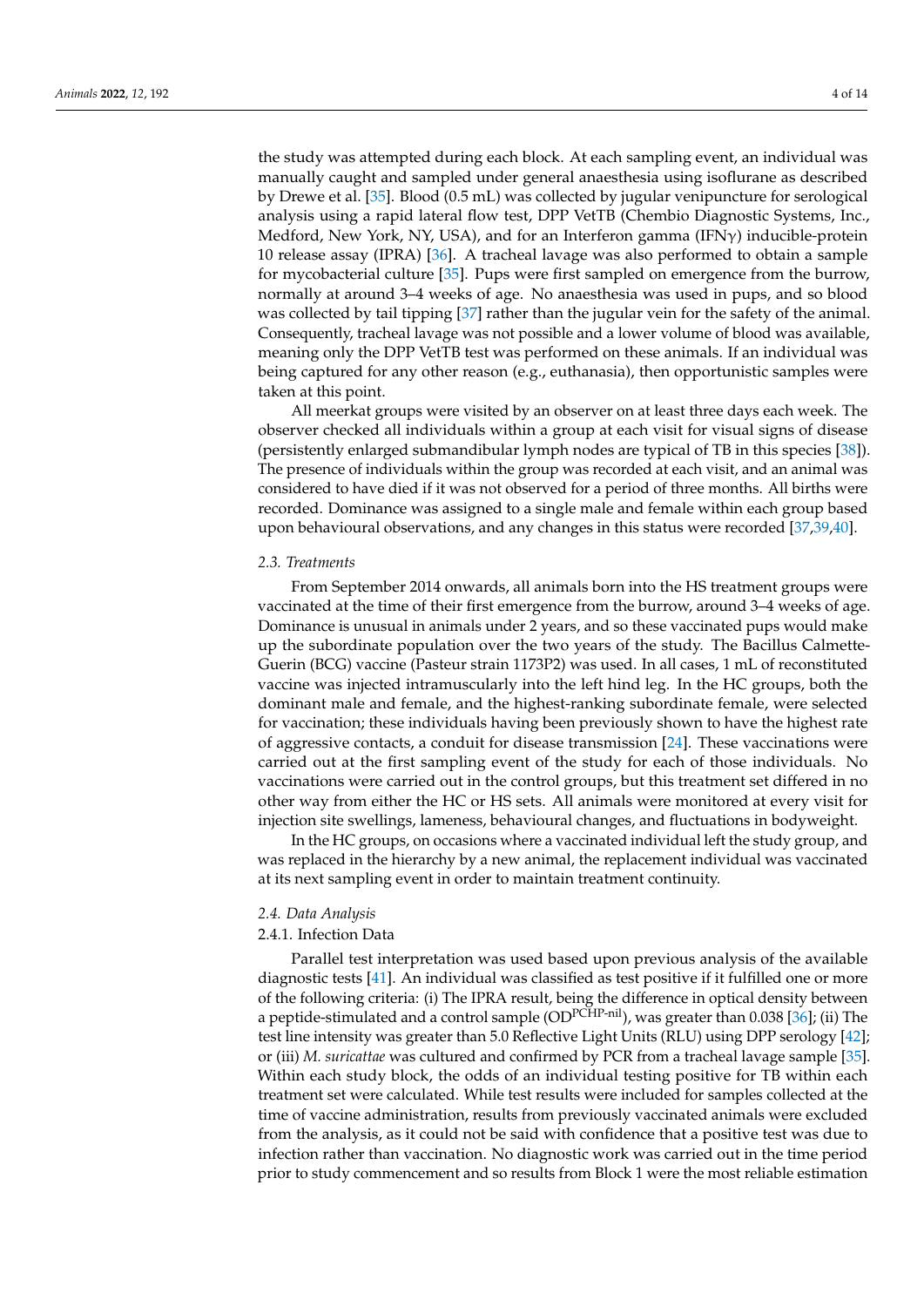of initial status. The odds of being test positive at the start of the study (Block 1) were compared with those in the final sampling block using odds ratios calculated in Excel [\[43\]](#page-12-19).

The incidence of new infection was calculated within each set during time Blocks 2 to 5. An incident case was defined as an individual that was test positive within the block, when (i) it had been previously tested at least once, and had always tested negative; or (ii) this was its first collected sample, having been born within the study period. The latter categorisation was based upon the assumption that there is no vertical transmission and that all pups start life uninfected. Once an individual had been classified as positive, it was exempt from incidence calculations in future time blocks; it contributed to neither the numerator nor the denominator. The first sample collected from any individual born prior to 1 September 2014 was excluded from the analysis of incidence, as it could not be confirmed whether infection had been acquired before or after this date. Incident cases were expressed as a proportion of eligible individuals which were classified as positive for the first time, to give an incidence risk for each block. Incidence risk was compared across sampling Blocks 2–5 for the three treatment sets.

Two Cox regressions allowing for time-varying variables [\[44\]](#page-12-20) were carried out, the first examining an individual's survival time until the point of first testing positive, and the second investigating individuals' time until death. For the purposes of this analysis, death was assumed if an individual was not sighted for a three-month period. All survival analysis was carried out using the Survival package in R [\[45\]](#page-12-21). In these regression models, age (0–6 months, 6–12 months, 12–24 months, and older than 24 months following categories used by Sharpe [\[46\]](#page-12-22)) and treatment groups were used as categorical variables, and all other categories were treated as binary variables.

A Cox regression model for time-varying variables was used in order to allow changing age status and group membership. Data was both left and right censored, with animals being born into the population after the start of the study. For both models, a univariable analysis was carried out initially. First order interactions between risk factor variables were checked for and included where  $p < 0.05$ . Following this, a multivariable analysis was performed including all terms for which  $p < 0.2$  in the univariable, adding terms in a forward stepwise process and testing the significance of variable additions to the model using analysis of deviance for a Cox model [\[45\]](#page-12-21). The assumptions of the proportional hazards model were checked by plotting the scaled Schoenfeld residuals, and ascertaining that a zero-gradient line could be drawn within the 95% confidence interval of the LOESS (locally estimated scatterplot smoothing)-smoothed line [\[47\]](#page-12-23).

For the univariable analysis of time until testing positive, the following explanatory variables were included: treatment set, age, sex, previous group history of TB (a binary variable defined as an observation of clinical disease affecting a member of the same social group, pre-dating the sampling point), social group, and occupying the dominant position within a group. An individual was defined as a case at the sampling point at which it was classified as positive for the first time. Animals born before the start of the study period were excluded if their first sample was test positive, as it could not be determined whether they had become infected before or during the study. Vaccinated individuals were able to contribute to the study until the time point at which they were vaccinated, at which point their data was censored. All individuals entered the study either at their point of birth, or on 1 September 2014 if they were born prior to this date. For the purposes of the regression analysis, individuals remained in the study either until they became a case, or until the time of their last sampling event.

#### 2.4.2. Longevity Data

For analysis of time until death, the influences of direct vaccination, age, sex, dominance status, previous social group history of TB, and treatment set were included. Treatment set and group history of disease were both dependent upon an individual's social group, and so it was not possible to separate a social group effect. Social group was in-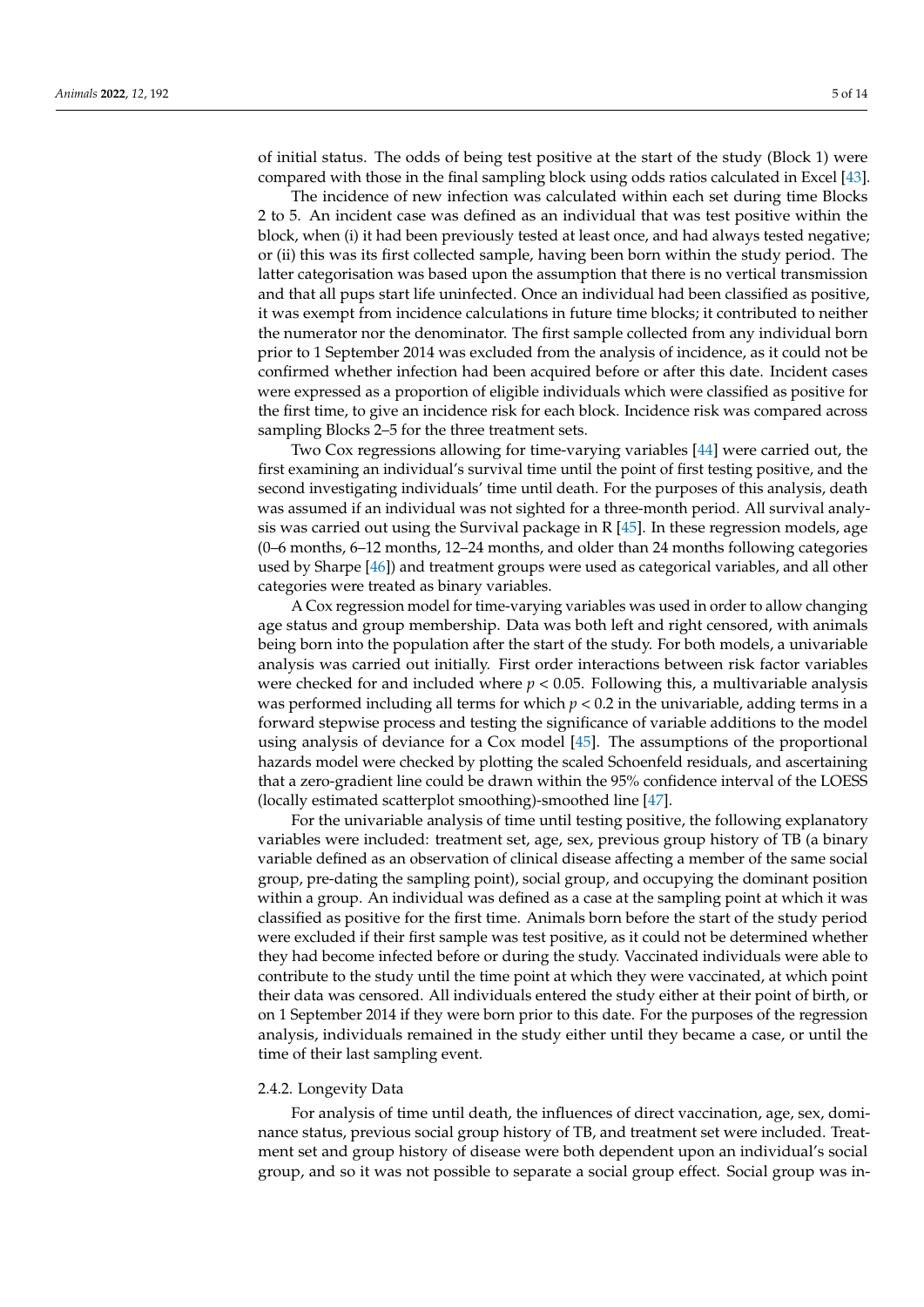cluded as a frailty term in the multivariable model only if these other two group variables were excluded from the model due to negligible effect.

## *2.5. Ethical Approval*

Permission to vaccinate was granted by the National Department of Agriculture, Forestry and Fisheries in South Africa, under section 20 of the Animal Disease Act. Ethical permission for the study was given by the University of Pretoria. Permission to carry out research in the region was granted by the Northern Cape Department of Environment and Nature Conservation.

# **3. Results**

Throughout the study 14 dominant individuals were vaccinated in HC groups, and 52 pups in HS groups. This included intervening in HC groups to vaccinate a new highcontact animal on three occasions because of departures of previously vaccinated animals. By the end of the study (September 2016) the mean proportion of living group members that had received a vaccination in a HC group was 24.0%, whereas this figure was 81.0% for HS groups. Samples taken from dominant adults, showed that 50% (*n* = 14) were already positive for TB when their vaccine was administered. Post vaccine administration animals were observed to limp for up to 10 min after release, but no further effects were observed.

Between the start and the end of the study period the odds of testing positive increased five-fold in the control set (Odds Ratio, OR = 5.4, 95% Confidence Interval, 95CI: 0.94–30.98,  $p = 0.058$ ), with no evidence of an increase found in either treatment set ( $p = 0.63$  for HS and  $p = 1.0$  for HC, Table [1\)](#page-5-0). Initially, the odds of being test-positive were greater in the control than in the HS set (OR =  $4.58$ , 95CI: 1.18–17.79,  $p = 0.03$ ), but were similar in the two treatment groups.

<span id="page-5-0"></span>**Table 1.** Odds of testing positive for TB in groups of meerkats receiving no vaccination (control) or trait-based targeted vaccination regimes (high susceptibility and high contact). The odds of an individual testing positive (with the sample size in brackets) are shown in the third column for each treatment set at both the start and the end of the study, excluding vaccinated animals. An individual was considered test positive if it generated a positive result on any one of the three diagnostic tests.

|                                                 | <b>Treatment Set</b>       | <b>Odds of Testing</b><br><b>Positive</b> | <b>Odds Ratios</b>                |                                   |                               |  |
|-------------------------------------------------|----------------------------|-------------------------------------------|-----------------------------------|-----------------------------------|-------------------------------|--|
| <b>Time Block</b>                               |                            |                                           | Control Start                     | High<br>Susceptibility Start      | <b>High Contact Start</b>     |  |
| Study start<br>(September-<br>November<br>2014) | Control                    | 0.83(22)                                  |                                   |                                   | $\overline{\phantom{0}}$      |  |
|                                                 | <b>High Susceptibility</b> | 0.18(26)                                  | 4.58 (1.18–17.79,<br>$p = 0.03$   |                                   |                               |  |
|                                                 | <b>High Contact</b>        | 0.45(29)                                  | $1.85(0.59 - 5.85,$<br>$p = 0.29$ | $2.48(0.66 - 9.31)$<br>$p = 0.18$ | -                             |  |
| Study end<br>(July-September<br>2016)           | Control                    | 4.5(11)                                   | 5.4 (0.94-30.98,<br>$p = 0.058$   |                                   | $\overline{ }$                |  |
|                                                 | <b>High Susceptibility</b> | 0.27(14)                                  |                                   | $1.5(0.28 - 7.91)$<br>$p = 0.63$  | -                             |  |
|                                                 | <b>High Contact</b>        | 0.45(29)                                  | $\overline{\phantom{0}}$          |                                   | $1.0(0.33 - 3.04)$<br>$p = 1$ |  |

The odds ratios (with a 95% confidence interval and a *p*-value) are shown comparing the treatment sets against each other at the start of the study (in light grey); and the change in each treatment set between the start and end of the study (in dark grey). Significant results are given in bold.

When first assessed (Block 2) the incidence risk of infection was similar in all groups, but they diverged by the end of the study (Figure [1\)](#page-6-0). Incidence risk increased within the control groups across the two-year study period from 7.1% (95CI: 0.4–35.8) to 80.0% (95CI: 29.9–99.0) whilst incidence in the HS and HC treatment groups remained lower peaking at 22.2% (95CI: 4.0–59.8) in mid-2015, and 38.1% (95CI: 19.0–61.3) in early 2016, respectively (Figure [1\)](#page-6-0).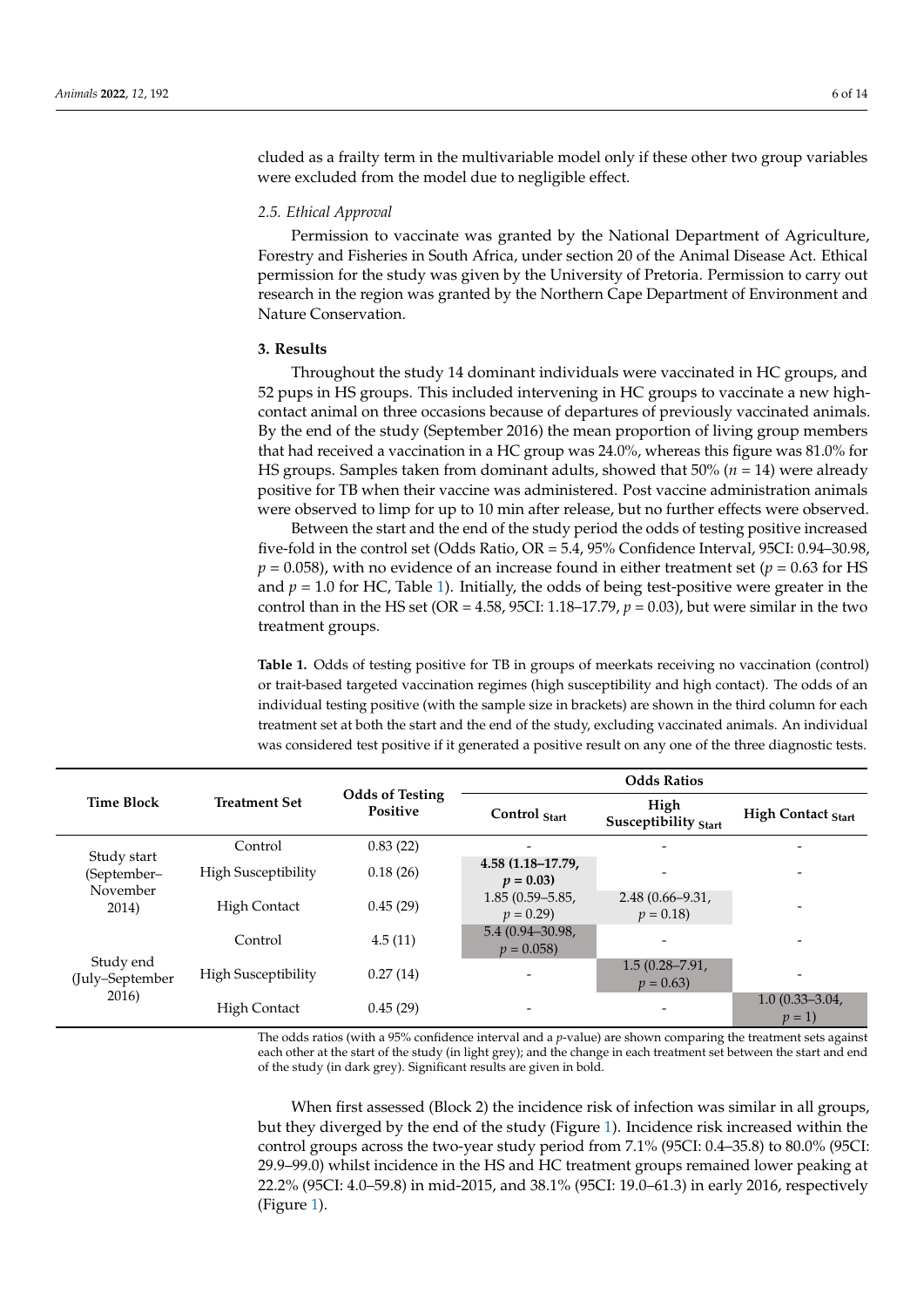<span id="page-6-0"></span>

or no vaccination. The number of new cases is expressed as a proportion of those eligible to be incident cases in each of the three treatment sets within each three-month block across the study. Numbers on the chart relate to the total number of individuals eligible to become a case wi Numbers on the chart relate to the total number of individuals eligible to become a case within each set, at each time point. set, at each time point. **Figure 1.** Changes in infection incidence risk over time in groups of wild meerkats receiving targeted

Based upon visually observed cases as opposed to diagnosed infection, there were more clinical cases of TB in the meerkat population during the second year of the study<br>(*Q* interaction 2015, and the clinical cases of TB in the meerkat population during the second year of the study (September 2015–August 2016) than the first (September 2014–August 2015), across the entire population, whilst the HC treatment set had the greatest number of cases of the three study arms (Supplementary Figure S1). A single group in the HS treatment set was excluded from all analyses, because it (Group F) was lost due to a TB outbreak within the first six months of the study. No litters were born in this group, and so it was not possible to administer any treatments, although routine sampling continued. Changes in group sizes and any dominance changes are shown in Supplementary Figure S2.

Neither vaccination strategy was found to have had an influence on time to infection, based on analysis of 221 animals, of which 55 (24.9%) converted to a test-positive status during the study. Sex was found to influence time to infection, with males having a hazard of testing positive 1.97 times greater than females (95CI: 1.06–3.67, *p* = 0.03) (Supplementary Table S2). Age also had an influence, with an increased hazard being found for 12–24 month-olds (Hazard Ratio, HR = 2.12, 95CI: 1.00–4.51, *p* = 0.05), compared to animals under 6 months of age. No interactions were found between explanatory variables.

Considering survival time to death. an interaction was found between treatment set and previous TB history ( $p < 0.0001$ ). In addition to these two variables, and the interaction, age, sex, and being vaccinated as an adult had the lowest wald test values (Table [2\)](#page-7-0) and so were considered for the multivariable model. Due to a violation of the proportional hazards assumption, the multivariable model was split into two time-periods, and the results are displayed separately in Table [3.](#page-7-1) After this split, proportional hazards assumptions were met for both models ( $p = 0.396$  for the earlier model, and  $p = 0.20$  for the later timeperiod).During the first six months, being a member of the HC treatment set increased the hazard of death (HR = 3.34, 95CI: 1.21–9.24, *p* = 0.02), but in the subsequent 19 months, it was found to have a strong protective effect (HR = 0.50, 95CI: 0.29–0.88, *p* = 0.017), when compared to individuals in the control set (Table [3\)](#page-7-1). As the proportional hazards assumption was initially violated in the model of time to death, the time period was split into two blocks (<6 months and 6–25 months) based upon visual assessment of the LOESS line (Supplementary Figure S3). Following this division, the proportional hazards assumption was met for both models. Of 306 individuals included in the analysis of time to death, 228 (74.5%) were lost during the study period. Previous group history of TB increased the hazard of death in both time periods, whereas the effects of sex and treatment group were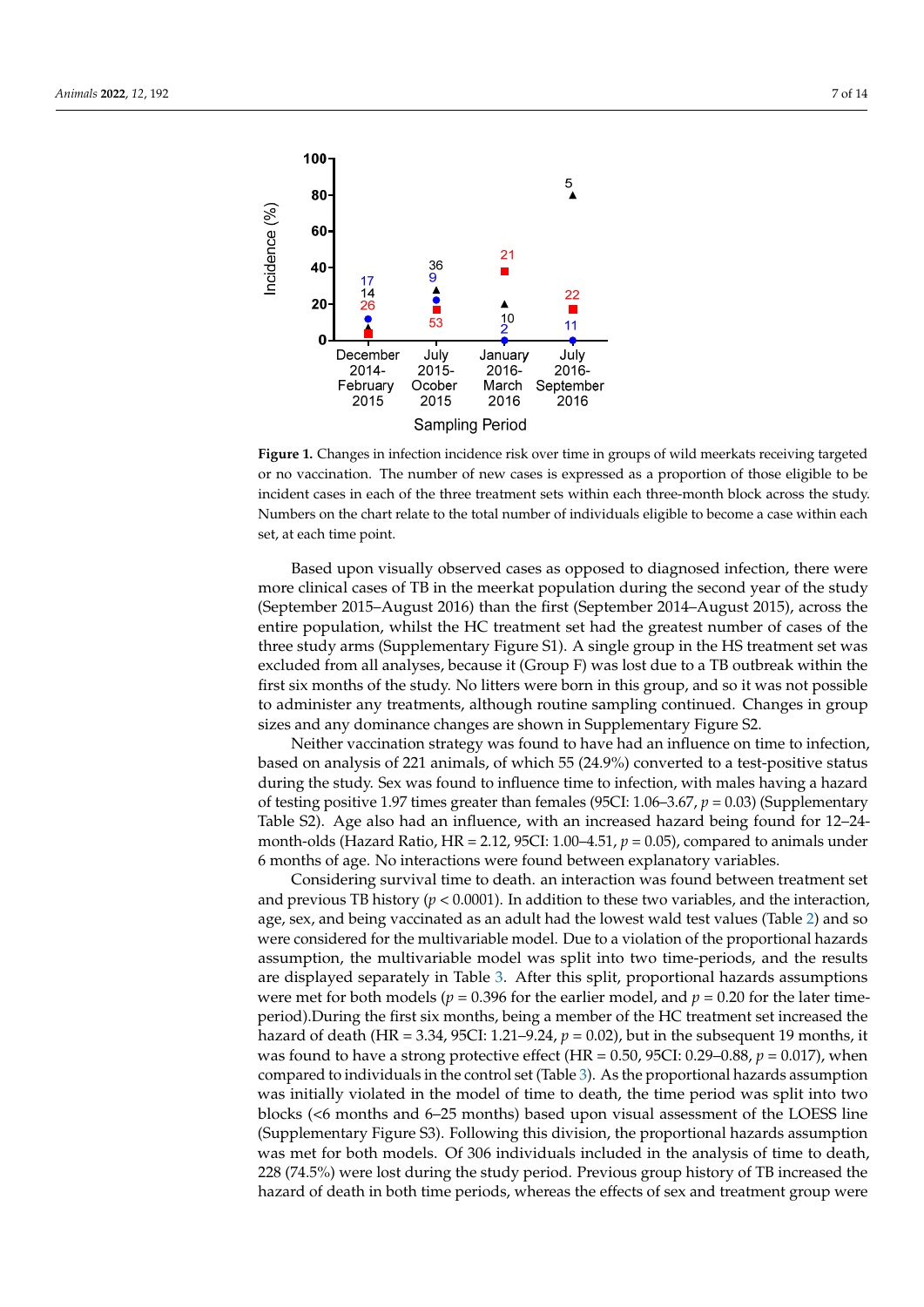found to differ between the two time periods (Table [3\)](#page-7-1). Neither being vaccinated as a pup (HR = 0.82, 95CI: 0.56–1.20, *p* = 0.31), nor as a dominant adult (HR = 0.63, 95CI: 0.32–1.24,  $p = 0.18$ ) affected survival time. An interaction between treatment set and previous history of disease was found, and this interaction term was included in the Cox model.

| Variable               | Category                   | $HR*$ | 95% Confidence<br><b>Interval</b> | <b>Wald Test</b><br><i>p</i> -Value for<br>Variable |
|------------------------|----------------------------|-------|-----------------------------------|-----------------------------------------------------|
|                        | No                         |       |                                   | 0.305                                               |
| Vaccinated as a pup    | Yes                        | 0.82  | $0.56 - 1.20$                     |                                                     |
|                        | No                         |       |                                   | 0.180                                               |
| Vaccinated as an adult | <b>Yes</b>                 | 0.63  | $0.32 - 1.24$                     |                                                     |
|                        | N <sub>0</sub>             |       |                                   | 0.622                                               |
| Dominance              | Yes                        | 0.92  | $0.66 - 1.28$                     |                                                     |
|                        | F                          |       |                                   | 0.095                                               |
| <b>Sex</b>             | M                          | 1.26  | $0.96 - 1.66$                     |                                                     |
|                        | $0-6$ months               |       |                                   | 0.020                                               |
|                        | $6-12$ months              | 0.55  | $0.37 - 0.82$                     |                                                     |
| Age                    | $12-24$ months             | 0.69  | $0.48 - 1.00$                     |                                                     |
|                        | >24 months                 | 0.87  | $0.61 - 1.24$                     |                                                     |
| Previous history of TB | No                         |       |                                   | < 0.0001                                            |
| within social group    | Yes                        | 2.56  | 1.95 - 3.37                       |                                                     |
|                        | Control                    |       |                                   | 0.141                                               |
| <b>Treatment Set</b>   | <b>High Susceptibility</b> | 0.79  | $0.56 - 1.13$                     |                                                     |
|                        | <b>High Contact</b>        | 1.14  | $0.85 - 1.53$                     |                                                     |

<span id="page-7-0"></span>**Table 2.** Univariable analysis for survival time to death in 306 wild meerkats.

 $*$  HR, hazard ratio. Terms retained for multivariable analysis are given in bold ( $p$  < 0.2).

<span id="page-7-1"></span>**Table 3.** Multivariable analysis results for survival time to death in 306 wild meerkats. Data are presented for two time periods; the first 6 months of the project, and the subsequent 18 months.

| Variable                                      | Category First Period (0-180 Days)                              |                      |                                                 |                         |                      | Second Period (181–760 Days)                    |                         |  |
|-----------------------------------------------|-----------------------------------------------------------------|----------------------|-------------------------------------------------|-------------------------|----------------------|-------------------------------------------------|-------------------------|--|
|                                               | $HR*$                                                           |                      | 95%<br>Confidence<br><b>Interval</b>            | <i>p</i> -Value         | $HR*$                | 95%<br>Confidence<br><b>Interval</b>            | <i>p</i> -Value         |  |
| <b>Sex</b>                                    | F<br>M                                                          | 0.48                 | $0.25 - 0.93$                                   | 0.030                   | 1.96                 | $1.35 - 2.84$                                   | < 0.001                 |  |
| Age                                           | $0-6$ months<br>$6-12$ months<br>$12-24$ months<br>$>24$ months | 0.49<br>0.22<br>0.38 | $0.21 - 1.13$<br>$0.07 - 0.76$<br>$0.15 - 0.96$ | 0.094<br>0.016<br>0.040 | 0.67<br>0.94<br>1.13 | $0.39 - 1.15$<br>$0.59 - 1.50$<br>$0.66 - 1.94$ | 0.149<br>0.798<br>0.646 |  |
| Previous history of TB<br>within social group | No.<br>Yes                                                      | 98.75                | 21.35-456.84                                    | < 0.0001                | 2.14                 | $1.18 - 3.88$                                   | 0.012                   |  |
| <b>Treatment Set</b>                          | Control<br><b>High Susceptibility</b><br><b>High Contact</b>    | 2.70<br>3.34         | $0.99 - 7.35$<br>$1.21 - 9.24$                  | 0.053<br>0.020          | 0.72<br>0.50         | $0.44 - 1.18$<br>$0.29 - 0.88$                  | 0.188<br>0.017          |  |

\* HR, hazard ratio. Significant findings are highlighted in bold.

## **4. Discussion**

This study aimed to establish whether there was any empirical evidence for a grouplevel benefit of trait-based vaccination. We used two different treatment strategies: a highcontact (HC) approach where individuals with the greatest rates of high-risk social interactions were vaccinated, and a high-susceptibility (HS) approach where only the most susceptible members of the population were vaccinated. In both cases, after two years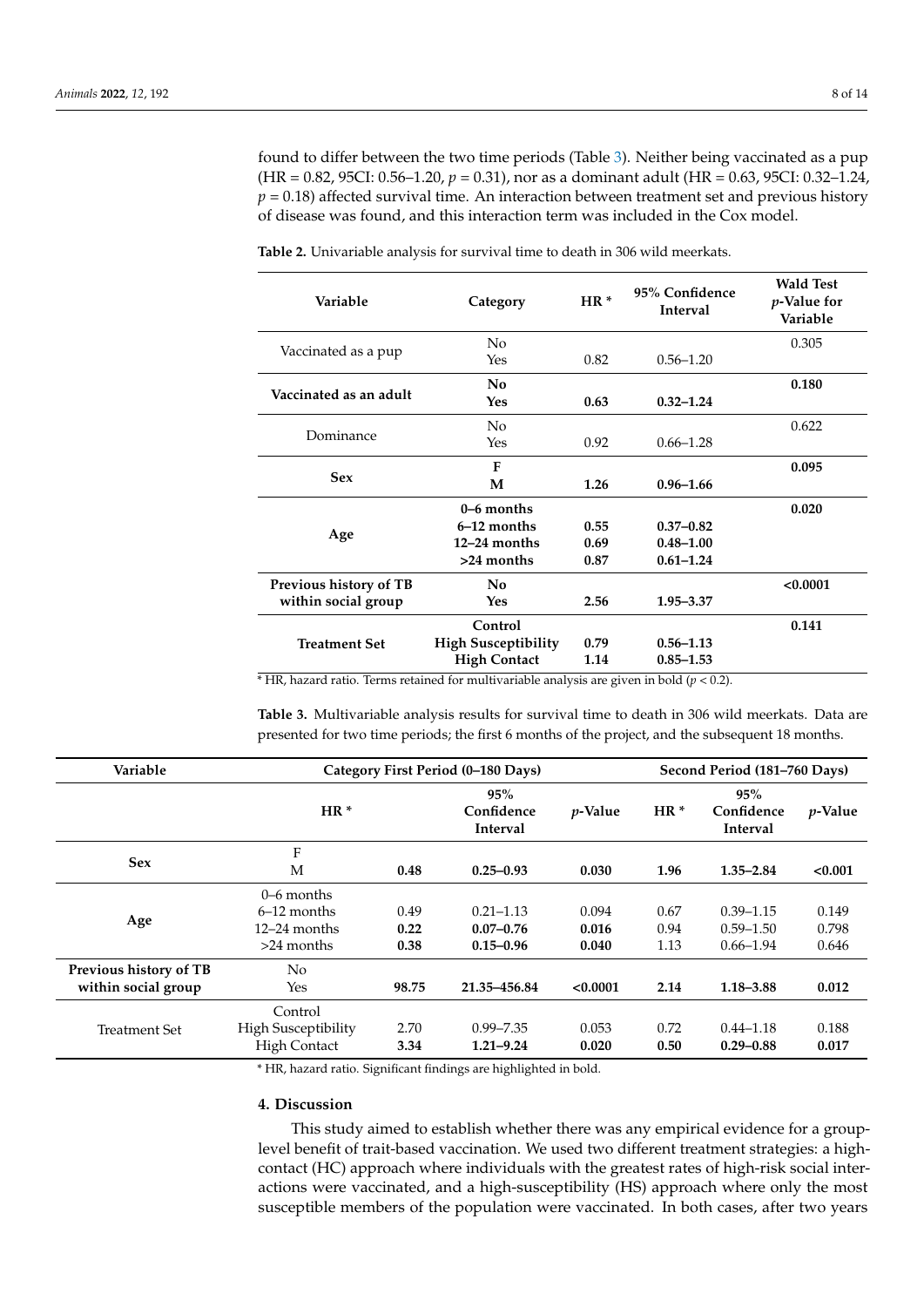of treatment, there was no significant change in the odds of testing positive for TB in the treatment sets (HC: OR = 1.0, 95CI: 0.33–3.04, *p* = 1.0 and HS: OR = 1.5, 95CI: 0.28–7.91,  $p = 0.63$ ), in contrast to untreated control groups which saw a marked increase in odds  $(OR = 5.4, 95CI: 0.94-30.98, p = 0.058)$ . The increased odds seen in the control groups reflected a general increase in observed clinical cases within the area, so may be reflective of locally increased infection pressures, possibly mitigated against by the vaccination strategies. It was also observed that being a member of a HC treatment group had a protective effect on an individual's survival times when compared to a meerkat from a control group (Hazard Ratio =  $0.5$ ,  $95\%$  Confidence Interval:  $0.29-0.88$ ,  $p = 0.02$ ). No difference was seen in the odds of testing positive between the two treatment approaches used. It is therefore considered that the large OR increase in the control group is indicative of an increase in infection pressure within the area. No corresponding increase in odds in either of the treatment arms of the study is seen as supporting evidence towards a treatment effect.

Although both treatment strategies appear to have performed well compared to the control, there was little to differentiate the two strategies from each other in terms of benefit. The odds ratios were similar for the two treatments when comparing study start and end, and the hazard ratios for death and first infection were comparable (Table [3,](#page-7-1) Supplementary Table S2). However, far fewer vaccinations were required to achieve these results in the high contact groups. Over the course of the study, 14 dominant individuals were vaccinated (HC), compared to 52 pups (HS). One of the key benefits of trait-based vaccination being explored was the potential to reduce infection transmission with the minimum number of vaccinations administered. By the end of the study period, as a consequence of routine levels of adult mortalities, the majority of the HS treatment groups (81.0%) were made up of animals that had been born within the study period and consequently were vaccinated. Protective effects of treatment may therefore be due to vaccination levels in excess of the HIT, rather than to a success specifically due to a targeted approach. In the HC groups, however, this same effect was achieved with a vaccinated proportion of the group far below the threshold. In terms of efficiency therefore, the HC strategy is a better example of a successful targeted intervention.

In a similar manner, indirect benefits of BCG vaccination against TB have been demonstrated previously in unvaccinated badgers (*Meles meles*), when the social group included vaccinated individuals [\[48\]](#page-12-24). The results from the present study of meerkats corroborate the findings in the badger study, but here, common traits were shared by the vaccinated individuals, rather than being randomly distributed. It was originally proposed that we would include a further treatment set in which vaccination was carried out at random within a social group, as with the badgers, however this was not feasible due to a limited meerkat study population. Whilst inclusion of such a treatment set would have allowed us to compare our targeted treatment with a randomised approach, our study question here was to ascertain whether a targeted approach could work at all. Results presented here provide evidence to support our hypothesis that transmission could be successfully reduced by vaccinating individuals likely to be superspreaders, or individuals that are most susceptible to infection.

These treatment strategies were designed to reduce within-group transmission, but the measured risk of new infections (incidence) within each group is affected both by transmission within the group, and introduced infections. Whilst it would have been useful to have information on the origin of each infection, this study was not able to measure the number of new infection incursions into a group. The number of observed clinical cases during the study period was in line with the highest rates previously recorded in the area [\[26\]](#page-12-1). This fits with the incidence data from the control groups, and suggests that there were high levels of circulating infection in the study area during this time-period, possibly influenced by environmental factors.

The timing of this work coincided with a drought within the study region. Population numbers dropped dramatically in late 2015, as a result of both adult mortality and a lack of pup recruitment (births), with nearly all reproduction ceasing at the height of the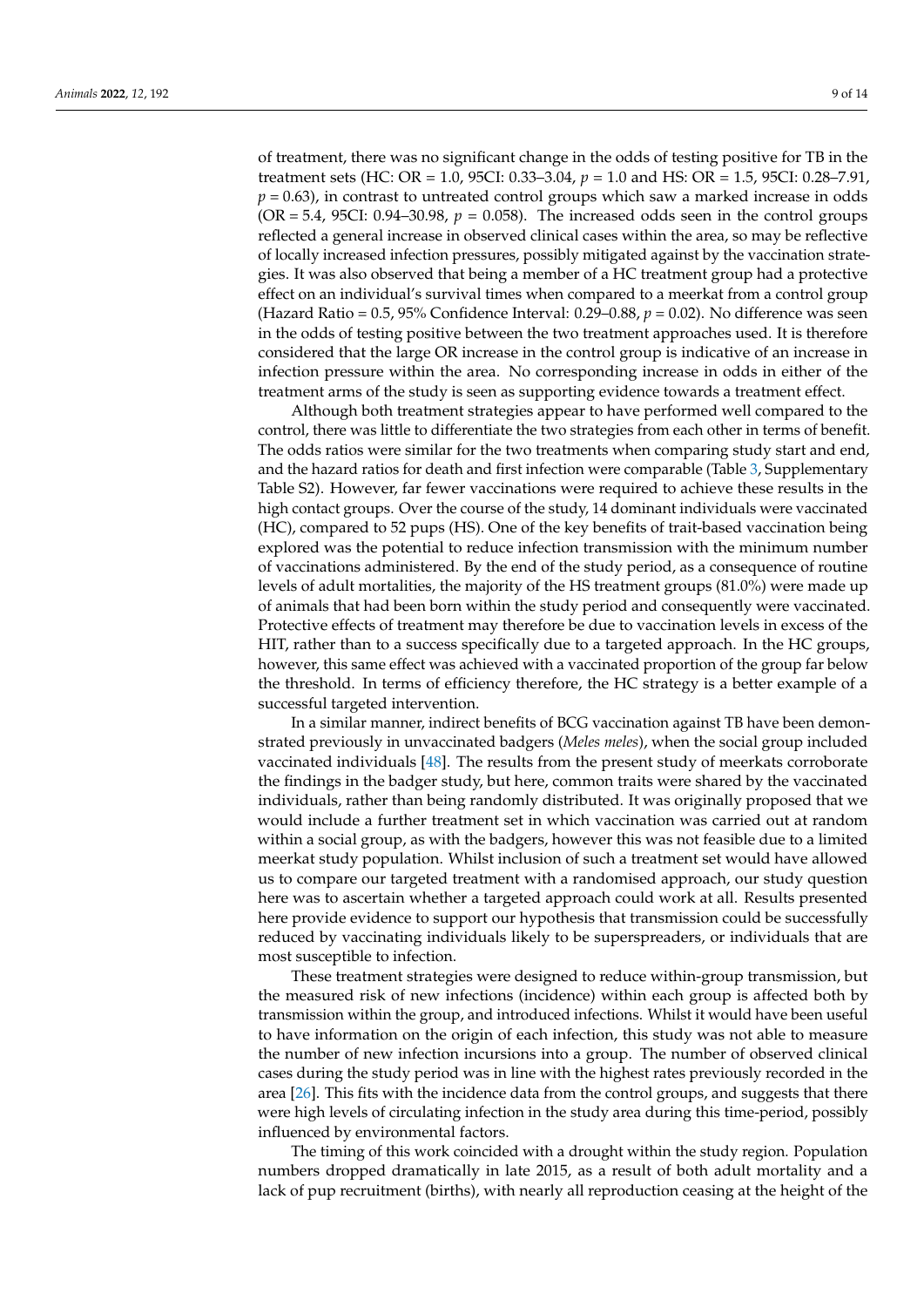usual breeding season [\[49\]](#page-12-25); the increased background hazard of death is observable in Supplementary Figure S3. Whilst having lost 74.5% of the population during the study appears high, meerkats have been found to have a median life expectancy of 2.3 years [\[31\]](#page-12-6), and so with a study duration similar to that, this rate is not surprising. These environmental and demographic factors likely explain the differences in treatment effects between the first six months of the study (September 2014–February 2015) and the following 18 months. There was no other obvious biological change after 6 months of the study. Decreased rainfall has previously been shown to be a risk factor for groups showing first signs of TB [\[26\]](#page-12-1) and the increased number of cases over the 2015–2016 summer supports this association.

Environmental factors may have had an effect upon transmission, but it seems likely that this effect would have been equal for all groups. Social group sizes were matched between the study arms, and immigration levels into groups were similar across the study (immigrations occurred in a single group in each study arm). Furthermore, the structure of all groups was similar, comprising of a dominant pair, with co-operative sub-ordinates of varying ages. For the purposes of inter-group infection transmission, it is likely to be group structure, not size, that drives spread [\[50\]](#page-12-26) and group size was not shown to be a risk factor for a group becoming infected [\[26\]](#page-12-1). It therefore appears that the treatment groups were likely exposed to similar levels of new infection as the controls. Whilst there was a difference observed in the odds of being TB test positive between the control and one of the treatment groups at the outset of the study, the magnitude of this difference increased markedly over the two-year period (Table [1\)](#page-5-0), implying that the risk of becoming infected was truly reduced in the treatment groups compared with controls. Given the high incidence rate of new cases (Figure [1\)](#page-6-0), it seems likely that the increased odds of infection in September 2016 (Table [1\)](#page-5-0) was due to a higher level of within-group transmission in control groups than in the treatment groups, rather than to an increased retention of positive animals within these groups which would have increased the odds, but not incidence rate. We argue that rather than these results representing either differences in the groups' exposure to internal sources of infection, or differing survival of infected animals, that vaccinations within the treatment groups appear to have succeeded in reducing transmission.

Aside from the group protective effect, perhaps surprisingly, the direct treatment benefit to vaccinated individuals was unclear. Being vaccinated was not shown to have a significant enough effect upon survival time. Unlike in the study of vaccination in badgers [\[48\]](#page-12-24), vaccinated meerkats were highly reactive to the test of cell-mediated immunity, making interpretation of results from these animals uncertain. As a result, vaccinated animals were excluded from the investigation of time until infection because the diagnostic test results are likely to have been influenced by the vaccination itself. Benefits to vaccinated animals may well have been limited by infection prior to vaccination. Half of the vaccinated dominants had evidence of exposure prior to the intervention. Despite being the most commonly used TB vaccine globally, estimates of BCG's efficacy vary widely with published figures of between 0% and 80% in humans [\[51\]](#page-13-0). The vaccine has greater benefit in slowing progression of disease than for preventing infection [\[52\]](#page-13-1). Disease may well have already been progressing in these individuals, thus offering some explanation as to why they did not experience any increased survival times.

The progression from initial infection to active disease is known to take several months in other species [\[53\]](#page-13-2). In meerkats this information is not known, but animals as young as 10 months have been recorded with lesions [\[38\]](#page-12-14), suggesting that progression is possible in less than a year. Even so, if transmission were to be stopped, or reduced, at a fixed time point there would still be a lag phase, likely to be several months, before this manifested as a reduction in clinical disease. This is consistent with the protective effect of the HC treatment being absent during the first six months of the study. Previously infected animals may have continued to develop disease at the same time as uninfected individuals were experiencing a reduction in incidence. This suggests that a study of longer duration is warranted to investigate whether these trends continue.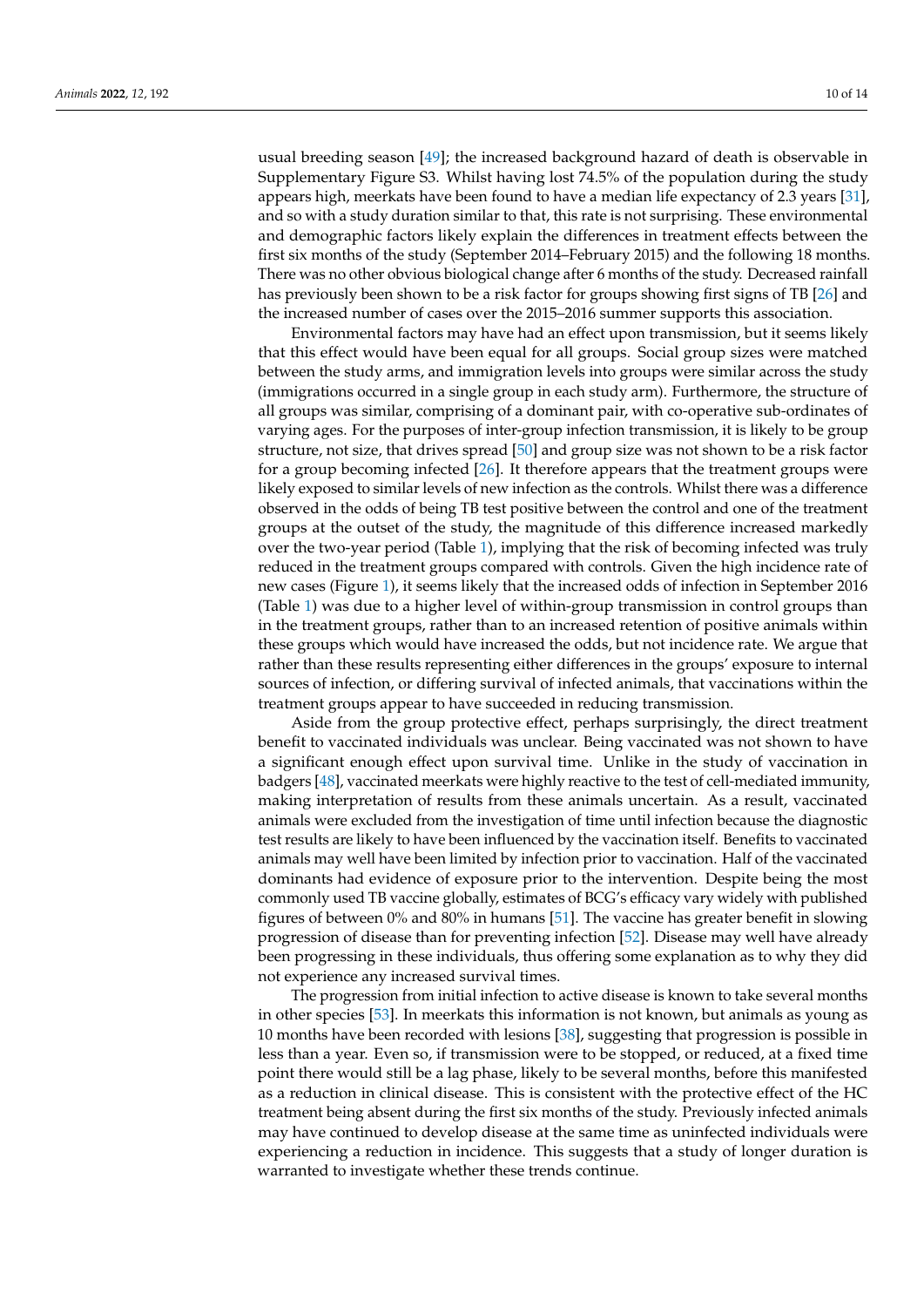Given the social nature of meerkats, it is inevitable that social group will have had some influence on an individual's survival time within the population. Analysis of these survival times was carried out here on an individual animal basis (Tables [2](#page-7-0) and [3\)](#page-7-1), and yet treatment was allocated at a group level. It was therefore not possible to include a random effect variable for social group, as this effect was so closely linked to treatment set. It is possible that the three groups that were randomly allocated to the HC treatment were, by chance, more successful groups in terms of their survival. This problem of allocating treatments to clusters of individuals is recognised in the medical literature, causing a number of issues [\[54\]](#page-13-3). Given the similarities between the treatment groups and the control groups in this study, we believe that the results are a reliable indicator of success, but for a more definitive conclusion, a larger study involving more groups is required; such a study appears to be justified given these results.

# **5. Conclusions**

In this study, we have found empirical evidence supporting the theory that a traitbased targeted vaccination strategy can be used to reduce transmission of *M. suricattae* within a population of wild meerkats. A delayed onset of the treatment effect and uncertainty caused by randomisation of treatment at the group-level suggest that a further study involving more groups, and over a longer duration, is warranted to substantiate this apparently important finding. Taken alone, we believe that this study provides supporting evidence for the theory that trait-based vaccination could be advantageous in the control of infectious disease and is worthy of further research. The wider implications of this study for disease control are that for any system in which the drivers of transmission are sufficiently understood, a targeted approach using fewer doses may offer a substantial improvement in efficiency when compared to standard protocols. Such improvements in efficiency could make infectious disease control more practically achievable in animal (particularly wildlife) and human populations.

**Supplementary Materials:** The following supporting information can be downloaded at: [https:](https://www.mdpi.com/article/10.3390/ani12020192/s1) [//www.mdpi.com/article/10.3390/ani12020192/s1,](https://www.mdpi.com/article/10.3390/ani12020192/s1) Figure S1: Clinical cases of tuberculosis at the KMP from 2014-2016, Figure S2: Group Changes throughout the study, Figure S3: Scatterplot of scaled Schoenfeld residuals for the multivariable model of survival time to death, Table S1: Treatment set composition at commencement of the study, Table S2: Survival analysis for time to a positive test in 221 wild meerkats.

**Author Contributions:** Conceptualization, S.J.P. and J.A.D.; Methodology, S.J.P. and J.A.D.; Formal analysis, S.J.P.; Investigation, S.J.P.; Resources, S.J.P., J.A.D. and T.H.C.-B.; Data curation, S.J.P.; Writing—original draft preparation, S.J.P.; Writing—review and editing, S.J.P., J.A.D., D.U.P. and T.H.C.-B.; Supervision, J.A.D., T.H.C.-B. and D.U.P.; Project administration, S.J.P.; Funding acquisition, S.J.P., J.A.D. and T.H.C.-B. All authors have read and agreed to the published version of the manuscript.

**Funding:** This paper has relied on records of individual identities and life histories maintained by the Kalahari Meerkat Project, which is supported by the European Research Council (ERC) under the European Union's Horizon 2020 research and innovation programme (grant agreement no. 294494), the Human Frontier Science Program (funding reference RGP0051/2017) the University of Zurich, the Swiss National Science Foundation and the Mammal Research Institute at the University of Pretoria, South Africa. This specific work was funded by BBSRC (training scholarship BB/F016891/1), the Royal Veterinary College and the Friends of the Kalahari Meerkat Project, kalahari-meerkats.com/fkmp. Thanks also to Irene Staehelin for her generous support. The content is the sole responsibility of the authors and does not necessarily represent the official view of the funders.

**Institutional Review Board Statement:** Permission to vaccinate was granted by the National Department of Agriculture, Forestry and Fisheries in South Africa, under section 20 of the Animal Disease Act. Ethical permission for the study was given by the University of Pretoria, and this manuscript has been approved for publication by the Royal Veterinary College (PPS\_01715). Permission to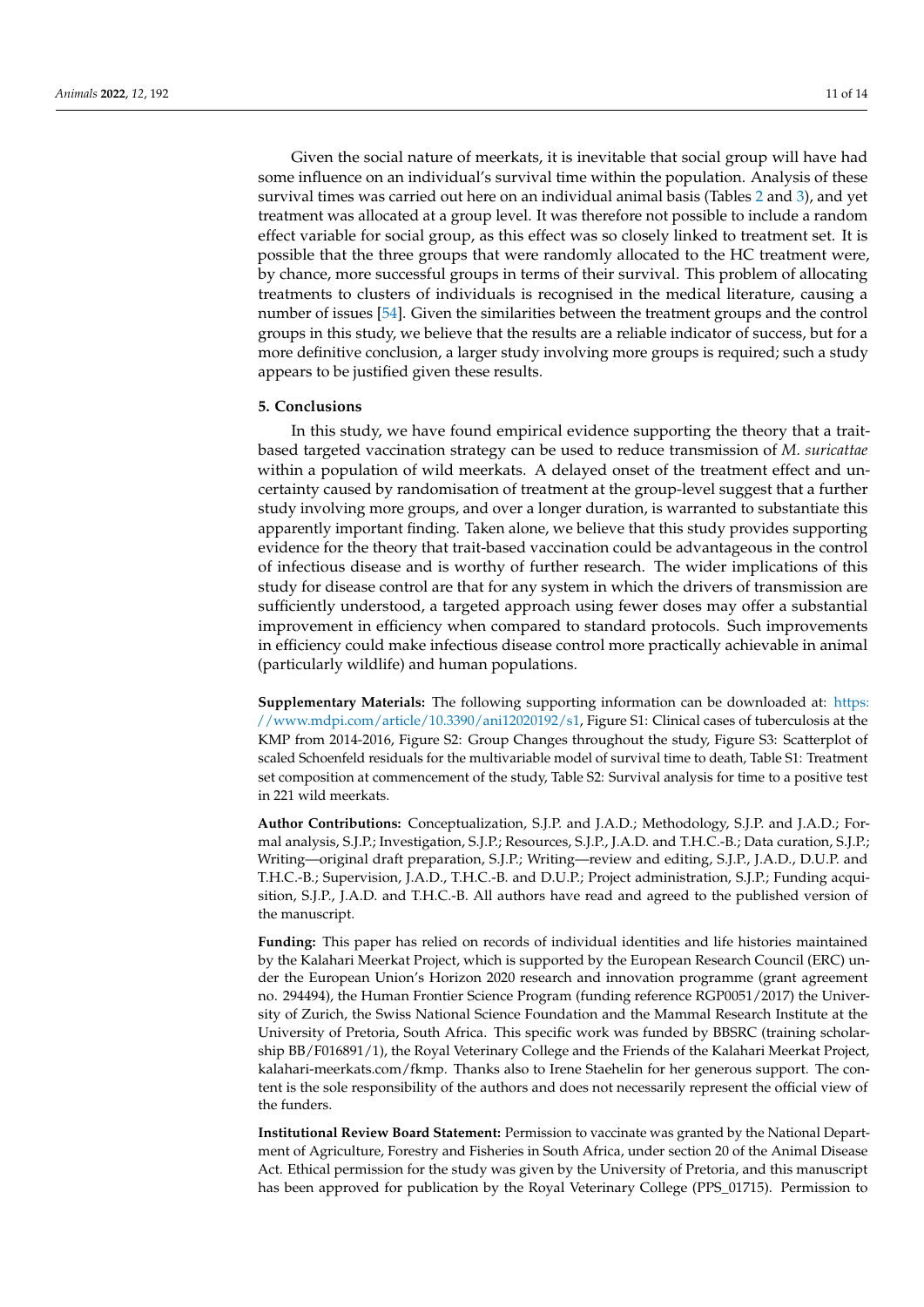carry out research in the region was granted by the Northern Cape Department of Environment and Nature Conservation.

**Data Availability Statement:** The data used in this analysis are available at [https://figshare.com/](https://figshare.com/articles/dataset/Trial_Survival/6142820) [articles/dataset/Trial\\_Survival/6142820](https://figshare.com/articles/dataset/Trial_Survival/6142820) (accessed on 5 January 2022).

**Acknowledgments:** We thank Marta Manser of the University of Zurich, and Dave Gaynor, site manager for the Kalahari Research Trust for providing access to habituated animals and field facilities, and Tim Vink for assistance with the database. We are grateful to the Northern Cape Department of Environment and Nature Conservation for permission to carry out research and to the owners of farms neighbouring the Kuruman River Reserve for allowing us to work on their land. Thanks to the field managers at the time of the study: Sky Bischoff-Mattson, Lyndsey Marris, Chris Duncan, and Laura Meldrum, as well as to Helen Spence-Jones, research assistant, and all the volunteers at the Kalahari Meerkat Project who contributed towards collection of observational data. The development of this manuscript has been greatly aided by the contributions of our reviewers.

**Conflicts of Interest:** The authors declare no conflict of interest.

# **References**

- <span id="page-11-0"></span>1. Woolhouse, M.E.J.; Dye, C.; Etard, J.F.; Smith, T.; Charlwood, J.D.; Garnett, G.P.; Hagan, P.; Hii, J.L.K.; Ndhlovu, P.D.; Quinnell, R.J.; et al. Heterogeneities in the transmission of infectious agents: Implications for the design of control programs. *Proc. Natl. Acad. Sci. USA* **1997**, *94*, 338–342. [\[CrossRef\]](http://doi.org/10.1073/pnas.94.1.338) [\[PubMed\]](http://www.ncbi.nlm.nih.gov/pubmed/8990210)
- <span id="page-11-1"></span>2. Bolzoni, L.; Real, L.; de Leo, G. Transmission Heterogeneity and Control Strategies for Infectious Disease Emergence. *PLoS ONE* **2007**, *2*, e747. [\[CrossRef\]](http://doi.org/10.1371/journal.pone.0000747)
- <span id="page-11-2"></span>3. Heesterbeek, J.A.P.; Dietz, K. The concept of Ro in epidemic theory. *Stat. Neerl.* **1996**, *50*, 89–110. [\[CrossRef\]](http://doi.org/10.1111/j.1467-9574.1996.tb01482.x)
- <span id="page-11-3"></span>4. Anderson, R.; May, R.M. Population biology of infectious diseases: Part I. *Nature* **1979**, *280*, 361–367. [\[CrossRef\]](http://doi.org/10.1038/280361a0) [\[PubMed\]](http://www.ncbi.nlm.nih.gov/pubmed/460412)
- <span id="page-11-4"></span>5. John, T.J.; Samuel, R. Herd immunity and herd effect: New insights and definitions. *Eur. J. Epidemiol.* **2000**, *16*, 601–606. [\[CrossRef\]](http://doi.org/10.1023/A:1007626510002)
- <span id="page-11-5"></span>6. Hampson, K.; Dushoff, J.; Cleaveland, S.; Haydon, D.; Kaare, M.; Packer, C.; Dobson, A. Transmission Dynamics and Prospects for the Elimination of Canine Rabies. *PLoS Biol.* **2009**, *7*, e1000053. [\[CrossRef\]](http://doi.org/10.1371/journal.pbio.1000053)
- <span id="page-11-6"></span>7. Anderson, R.; May, R. Immunisation and herd immunity. *Lancet* **1990**, *335*, 641–645. [\[CrossRef\]](http://doi.org/10.1016/0140-6736(90)90420-A)
- <span id="page-11-7"></span>8. Kim, T.H.; Johnstone, J.; Loeb, M. Vaccine herd effect. *Scand. J. Infect. Dis.* **2011**, *43*, 683–689. [\[CrossRef\]](http://doi.org/10.3109/00365548.2011.582247) [\[PubMed\]](http://www.ncbi.nlm.nih.gov/pubmed/21604922)
- <span id="page-11-8"></span>9. Lloyd-Smith, J.O.; Schreiber, S.J.; Kopp, P.E.; Getz, W. Superspreading and the effect of individual variation on disease emergence. *Nature* **2005**, *438*, 355–359. [\[CrossRef\]](http://doi.org/10.1038/nature04153)
- <span id="page-11-9"></span>10. Fine, P.E.M. Herd immunity: History, theory, practice. *Epidemiol. Rev.* **1993**, *15*, 265–302. [\[CrossRef\]](http://doi.org/10.1093/oxfordjournals.epirev.a036121)
- <span id="page-11-10"></span>11. Wallinga, J.; Heijne, J.C.M.; Kretzschmar, M. A Measles Epidemic Threshold in a Highly Vaccinated Population. *PLoS Med.* **2005**, *2*, e316. [\[CrossRef\]](http://doi.org/10.1371/journal.pmed.0020316) [\[PubMed\]](http://www.ncbi.nlm.nih.gov/pubmed/16218769)
- <span id="page-11-11"></span>12. Rhyan, J.C.; Nol, P.; Quance, C.; Gertonson, A.; Belfrage, J.; Harris, L.; Straka, K.; Robbe-Austerman, S. Transmission of brucellosis from elk to cattle and bison, Greater Yellowstone area, U.S.A. 2002–2012. *Emerg. Infect. Dis.* **2013**, *19*, 1992–1995. [\[CrossRef\]](http://doi.org/10.3201/eid1912.130167)
- <span id="page-11-12"></span>13. Chambers, M.A.; Carter, S.P.; Wilson, G.J.; Jones, G.; Brown, E.; Hewinson, R.G.; Vordermeier, M. Vaccination against tuberculosis in badgers and cattle: An overview of the challenges, developments and current research priorities in Great Britain. *Veter-Rec.* **2014**, *175*, 90–96. [\[CrossRef\]](http://doi.org/10.1136/vr.102581)
- <span id="page-11-13"></span>14. Medlock, J.; Galvani, A.P. Optimising Influenza Vaccine Distribution. *Science* **2009**, *325*, 1705–1708. [\[CrossRef\]](http://doi.org/10.1126/science.1175570) [\[PubMed\]](http://www.ncbi.nlm.nih.gov/pubmed/19696313)
- <span id="page-11-14"></span>15. Carne, C.; Semple, S.; Morrogh-Bernard, H.; Zuberbühler, K.; Lehmann, J. Predicting the Vulnerability of Great Apes to Disease: The Role of Superspreaders and Their Potential Vaccination. *PLoS ONE* **2013**, *8*, e84642. [\[CrossRef\]](http://doi.org/10.1371/journal.pone.0084642)
- <span id="page-11-15"></span>16. Cross, P.C.; Getz, W.M. Assessing vaccination as a control strategy in an ongoing epidemic: Bovine tuberculosis in African buffalo. *Ecol. Model.* **2006**, *196*, 494–504. [\[CrossRef\]](http://doi.org/10.1016/j.ecolmodel.2006.02.009)
- <span id="page-11-16"></span>17. Delahay, R.J.; Wilson, G.J.; Smith, G.C.; Cheeseman, C.L. Vaccinating badgers (Meles meles) against Mycobacterium bovis: The ecological considerations. *Vet. J.* **2003**, *166*, 43–51. [\[CrossRef\]](http://doi.org/10.1016/S1090-0233(03)00071-6)
- <span id="page-11-17"></span>18. Blancou, J.; Artois, M.; Gilot-Fromont, E.; Kaden, V.; Rossi, S.; Smith, G.C.; Hutchings, M.R.; Chambers, M.A.; Houghton, S.; Delahay, R.J. Options for the control of disease 1: Targetting the infectious or parasitic agent. In *Management of Disease in Wild Mammals*; Delahay, R.J., Smith, G.C., Hutchings, M.R., Eds.; Springer: Tokyo, Japan, 2009.
- <span id="page-11-18"></span>19. Anderson, R.; May, R.M. Spatial, temporal, and genetic heterogeneity in host populations and the design of immunization programmes. *Math. Med. Biol. A J. IMA* **1984**, *1*, 233–266. [\[CrossRef\]](http://doi.org/10.1093/imammb/1.3.233)
- <span id="page-11-19"></span>20. Hadjichrysanthou, C.; Sharkey, K.J. Epidemic control analysis: Designing targeted intervention strategies against epidemics propagated on contact networks. *J. Theor. Biol.* **2015**, *365*, 84–95. [\[CrossRef\]](http://doi.org/10.1016/j.jtbi.2014.10.006)
- <span id="page-11-20"></span>21. Rushmore, J.; Caillaud, D.; Hall, R.J.; Stumpf, R.M.; Meyers, L.; Altizer, S. Network-based vaccination improves prospects for disease control in wild chimpanzees. *J. R. Soc. Interface* **2014**, *11*, 20140349. [\[CrossRef\]](http://doi.org/10.1098/rsif.2014.0349)
- <span id="page-11-21"></span>22. Drewe, J.A.; Madden, J.R.; Pearce, G.P. The social network structure of a wild meerkat population: 1. Inter-group interactions. *Behav. Ecol. Sociobiol.* **2009**, *63*, 1295–1306. [\[CrossRef\]](http://doi.org/10.1007/s00265-009-0782-x)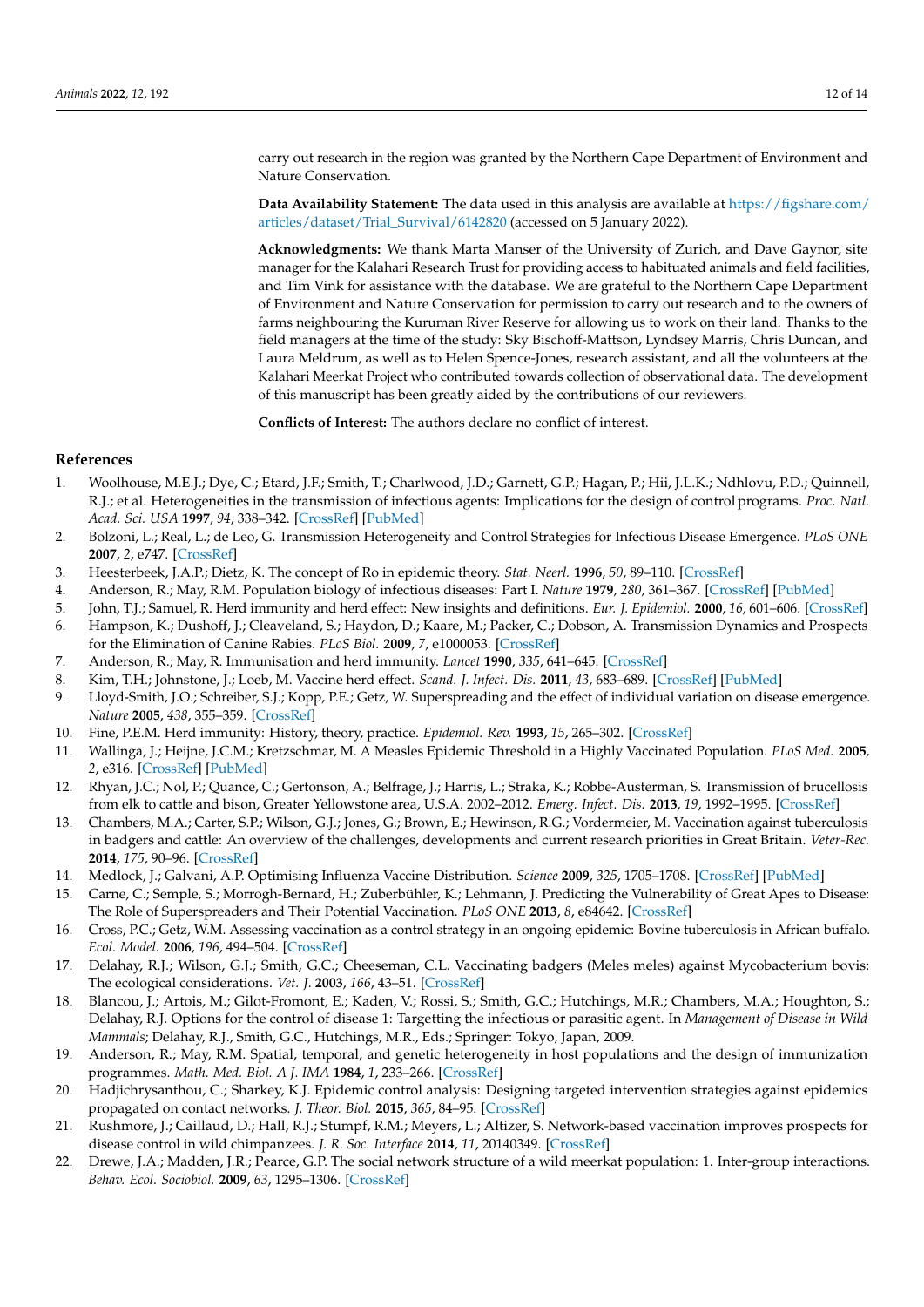- 23. Madden, J.R.; Drewe, J.A.; Pearce, G.P.; Clutton-Brock, T.H. The social network structure of a wild meerkat population: 2. Intragroup interactions. *Behav. Ecol. Sociobiol.* **2009**, *64*, 81–95. [\[CrossRef\]](http://doi.org/10.1007/s00265-009-0820-8)
- <span id="page-12-9"></span>24. Madden, J.R.; Drewe, J.A.; Pearce, G.P.; Clutton-Brock, T.H. The social network structure of a wild meerkat population: 3. Position of individuals within networks. *Behav. Ecol. Sociobiol.* **2011**, *65*, 1857–1871. [\[CrossRef\]](http://doi.org/10.1007/s00265-011-1194-2)
- <span id="page-12-0"></span>25. Drewe, J.A. Who infects whom? Social networks and tuberculosis transmission in wild meerkats. *Proc. R. Soc. B Boil. Sci.* **2009**, *277*, 633–642. [\[CrossRef\]](http://doi.org/10.1098/rspb.2009.1775)
- <span id="page-12-1"></span>26. Patterson, S.; Drewe, J.A.; Pfeiffer, D.U.; Clutton-Brock, T.H. Social and environmental factors affect tuberculosis related mortality in wild meerkats. *J. Anim. Ecol.* **2017**, *86*, 442–450. [\[CrossRef\]](http://doi.org/10.1111/1365-2656.12649)
- <span id="page-12-2"></span>27. Clutton-Brock, T.H.; Brotherton, P.N.M.; Russell, A.F.; O'Riain, M.J.; Gaynor, D.; Kansky, R.; Griffin, A.; Manser, M.; Sharpe, L.; McIlrath, G.M.; et al. Cooperation, control, and concession in meerkat groups. *Science* **2001**, *291*, 478–481. [\[CrossRef\]](http://doi.org/10.1126/science.291.5503.478) [\[PubMed\]](http://www.ncbi.nlm.nih.gov/pubmed/11161200)
- <span id="page-12-3"></span>28. Clutton-Brock, T.H.; Brotherton, P.N.M.; Smith, R.; McIlrath, G.M.; Kansky, R.; Gaynor, D.; O'Riain, M.J.; Skinner, J.D. Infanticide and expulsion of females in a cooperative mammal. *Proc. R. Soc. B Boil. Sci.* **1998**, *265*, 2291–2295. [\[CrossRef\]](http://doi.org/10.1098/rspb.1998.0573) [\[PubMed\]](http://www.ncbi.nlm.nih.gov/pubmed/9881475)
- <span id="page-12-4"></span>29. Clutton-Brock, T.H. Reproductive skew, concessions and limited control. *Trends Ecol. Evol.* **1998**, *13*, 288–292. [\[CrossRef\]](http://doi.org/10.1016/S0169-5347(98)01402-5)
- <span id="page-12-5"></span>30. Doolan, S.P.; Macdonald, D.W. Diet and foraging behaviour of group-living meerkats, Suricata suricatta, in the southern Kalahari. *J. Zool.* **1996**, *239*, 697–716. [\[CrossRef\]](http://doi.org/10.1111/j.1469-7998.1996.tb05472.x)
- <span id="page-12-6"></span>31. Drewe, J.A. Social Networks and Infectious Disease Transmission: Epidemiology of Tuberculosis in Wild Meerkats. Ph.D. Thesis, Cambridge University, Cambridge, UK, 2008.
- <span id="page-12-7"></span>32. Thavarajah, N.; Fenkes, M.; Clutton-Brock, T. The determinants of dominance relationships among subordinate females in the cooperatively breeding meerkat. *Behaviour* **2014**, *151*, 89–102. [\[CrossRef\]](http://doi.org/10.1163/1568539X-00003124)
- <span id="page-12-8"></span>33. Dippenaar, A.; Parsons, S.D.C.; Sampson, S.L.; van der Merwe, R.; Drewe, J.A.; Abdallah, A.M.; Siame, K.K.; van Pittius, N.C.G.; van Helden, P.D.; Pain, A.; et al. Whole genome sequence analysis of Mycobacterium suricattae. *Tuberculosis* **2015**, *95*, 682–688. [\[CrossRef\]](http://doi.org/10.1016/j.tube.2015.10.001)
- <span id="page-12-10"></span>34. Clutton-Brock, T.H.; Manser, M. Meerkats: Cooperative breeding in the Kalahari. In *Cooperative Breeding in Vertebrates: Studies of Ecology, Evolution, and Behaviour*; Koenig, W.D., Dickinson, J.L., Eds.; Cambridge University Press: Cambridge, UK, 2016; pp. 294–317.
- <span id="page-12-11"></span>35. Drewe, J.A.; Dean, G.S.; Michel, A.L.; Pearce, G.P. Accuracy of three diagnostic tests for determining Mycobacterium bovis infection status in live-sampled wild meerkats (Suricata suricatta). *J. Vet. Diagn. Investig.* **2009**, *21*, 31–39. [\[CrossRef\]](http://doi.org/10.1177/104063870902100105)
- <span id="page-12-12"></span>36. Clarke, C.; Patterson, S.J.; Drewe, J.A.; van Helden, P.D.; Miller, M.A.; Parsons, S.D.C. Development and evaluation of a diagnostic cytokine-release assay for Mycobacterium suricattae infection in meerkats (Suricata suricatta). *BMC Veter-Res.* **2016**, *13*, 2. [\[CrossRef\]](http://doi.org/10.1186/s12917-016-0927-x) [\[PubMed\]](http://www.ncbi.nlm.nih.gov/pubmed/28052763)
- <span id="page-12-13"></span>37. Spong, G.F.; Hodge, S.J.; Young, A.J.; Clutton-Brock, T.H. Factors affecting the reproductive success of dominant male meerkats. *Mol. Ecol.* **2008**, *17*, 2287–2299. [\[CrossRef\]](http://doi.org/10.1111/j.1365-294X.2008.03734.x) [\[PubMed\]](http://www.ncbi.nlm.nih.gov/pubmed/18410290)
- <span id="page-12-14"></span>38. Drewe, J.; Foote, A.; Sutcliffe, R.; Pearce, G. Pathology of Mycobacterium bovis infection in wild meerkats (Suricata suricatta). *J. Comp. Pathol.* **2009**, *140*, 12–24. [\[CrossRef\]](http://doi.org/10.1016/j.jcpa.2008.09.004)
- <span id="page-12-15"></span>39. Young, A.J.; Spong, G.; Clutton-Brock, T. Subordinate male meerkats prospect for extra-group paternity: Alternative reproductive tactics in a cooperative mammal. *Proc. R. Soc. B Boil. Sci.* **2007**, *274*, 1603–1609. [\[CrossRef\]](http://doi.org/10.1098/rspb.2007.0316) [\[PubMed\]](http://www.ncbi.nlm.nih.gov/pubmed/17456454)
- <span id="page-12-16"></span>40. Kutsukake, N.; Clutton-Brock, T.H. Grooming and the value of social relationships in cooperatively breeding meerkats. *Anim. Behav.* **2010**, *79*, 271–279. [\[CrossRef\]](http://doi.org/10.1016/j.anbehav.2009.10.014)
- <span id="page-12-17"></span>41. Patterson, S.J.; Clarke, C.; Clutton-Brock, T.H.; Miller, M.A.; Parsons, S.D.C.; Pfeiffer, D.U.; Vergne, T.; Drewe, J.A. Combining Analytical Approaches and Multiple Sources of Information to Improve Interpretation of Diagnostic Test Results for Tuberculosis in Wild Meerkats. *Animals* **2021**, *11*, 3453. [\[CrossRef\]](http://doi.org/10.3390/ani11123453) [\[PubMed\]](http://www.ncbi.nlm.nih.gov/pubmed/34944230)
- <span id="page-12-18"></span>42. Patterson, S. Translating Theory into Practice: Targeted Disease Control in Wild Meerkats (Suricata Suricatta). Ph.D. Thesis, University of London, London, UK, 2017.
- <span id="page-12-19"></span>43. Microsoft Corporation. Microsoft Excel. 2010. Available online: <https://office.microsoft.com/excel> (accessed on 5 January 2022).
- <span id="page-12-20"></span>44. Cox, D.R.; Oakes, D. Time Dependant Covariates. In *Analysis of Survival Data*; Monographs on Statistics and Applied Probability; Cox, D.R., Oakes, D., Eds.; Chapman and Hall/CRC: Boca Raton, FL, USA, 1984.
- <span id="page-12-21"></span>45. Therneau, T.M.; Grambsch, P.M. *Modelling Survival Data: Extending the Cox Model*; Springer: New York, NY, USA, 2000.
- <span id="page-12-22"></span>46. Sharpe, L.L. Frequency of social play does not affect dispersal partnerships in wild meerkats. *Anim. Behav.* **2005**, *70*, 559–569. [\[CrossRef\]](http://doi.org/10.1016/j.anbehav.2004.11.011)
- <span id="page-12-23"></span>47. Grambsch, P.M.; Therneau, T.M. Proportional hazards tests and diagnostics based on weighted residuals. *Biometrika* **1994**, *81*, 515–526. [\[CrossRef\]](http://doi.org/10.1093/biomet/81.3.515)
- <span id="page-12-24"></span>48. Carter, S.P.; Chambers, M.A.; Rushton, S.P.; Shirley, M.; Schuchert, P.; Pietravalle, S.; Murray, A.; Rogers, F.; Gettinby, G.; Smith, G.C.; et al. BCG Vaccination Reduces Risk of Tuberculosis Infection in Vaccinated Badgers and Unvaccinated Badger Cubs. *PLoS ONE* **2012**, *7*, e49833. [\[CrossRef\]](http://doi.org/10.1371/journal.pone.0049833) [\[PubMed\]](http://www.ncbi.nlm.nih.gov/pubmed/23251352)
- <span id="page-12-25"></span>49. Paniw, M.; Maag, N.; Cozzi, G.; Clutton-Brock, T.; Ozgul, A. Life history responses of meerkats to seasonal changes in extreme environments. *Science* **2019**, *363*, 631–635. [\[CrossRef\]](http://doi.org/10.1126/science.aau5905)
- <span id="page-12-26"></span>50. Sah, P.; Mann, J.; Bansal, S. Disease Implications of animal social network structure: A synthesis across social systems. *J. Anim. Ecol.* **2018**, *87*, 546–558. [\[CrossRef\]](http://doi.org/10.1111/1365-2656.12786) [\[PubMed\]](http://www.ncbi.nlm.nih.gov/pubmed/29247466)